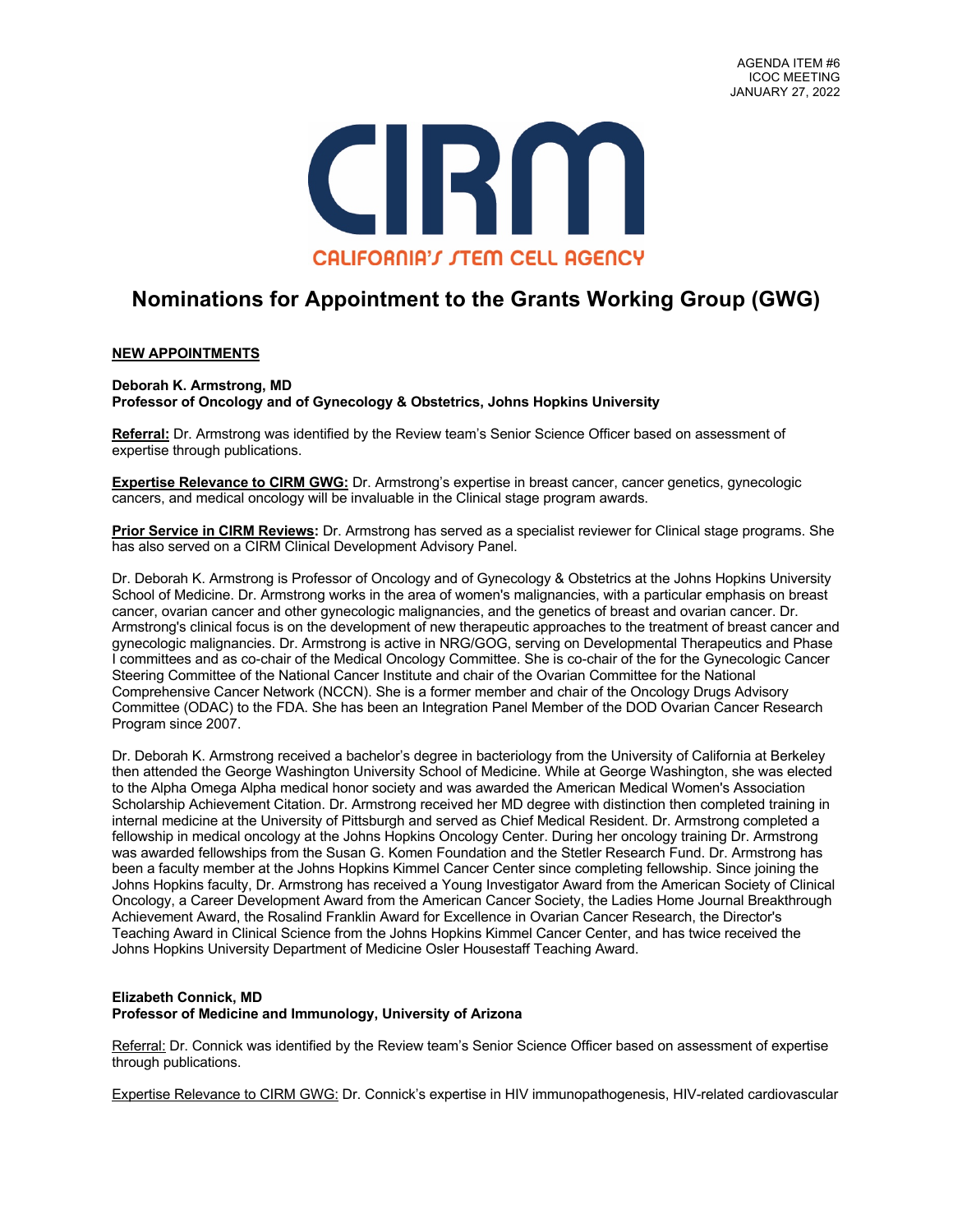disease, and HIV in women will be invaluable in the review of Discovery, Translational, and Clinical stage program awards. She also has expertise in education, from high school level to clinical fellowships.

Prior Service in CIRM Reviews: Dr. Connick has served as a specialist reviewer on Discovery program awards.

## Bio:

Dr. Elizabeth Connick is a Professor of Medicine and Immunobiology and Chief of the Division of Infectious Disease at the University of Arizona College of Medicine. She is also the current Chair of the Women's Health Collaborative Science Group affiliated with the AIDS Clinical Trials Group (ACTG). Her research is focused on the immunopathogenesis of HIV-1 infection including HIV cure strategies, sex differences in HIV infection, and cardiovascular disease. She is well known for studies of lymphoid tissue immunology and clinical trials of immunebased therapies in HIV-1 infection.

Dr. Connick earned her MD at Harvard Medical School, completed her internship and residency in Internal Medicine at Columbia Presbyterian Hospital in New York, and completed her fellowship in Infectious Diseases at University of Colorado Health Sciences Center in Denver. She was a member of the faculty in the Division of Infectious Diseases at the University of Colorado for 22 years prior to accepting her current position at University of Arizona. On a national level, she previously served as chair of the NIH's AIDS Immunology and Pathogenesis study section, and as a member of the FDA Antiviral Drug Advisory Committee and the Office of AIDS Research Advisory Council. She is currently the chair of the Women's Health Collaborative Science Group as well as a member of the Scientific Advisory Steering Committee of the ACTG. She received the Constance B Wofsy Woman's Health Award in 2020 in recognition of her contributions to scientific research on women living with HIV. She is an Associate Editor for *Clinical Infectious Diseases*, and serves on the Editorial Boards of *Infectious Disease News, Frontiers in Immunology, Journal of the International AIDS Society,* and the *Journal of Acquired Immune Deficiency Syndromes.*

## **Julian Hiscox, PhD Professor, University of Liverpool**

Referral: Dr. Hiscox was identified by the Review team's Senior Science Officer based on assessment of expertise through publications.

Expertise Relevance to CIRM GWG: Dr. Hiscox's expertise on coronaviruses will be invaluable in the review of Discovery and Translational stage applications.

Prior Service in CIRM Reviews: Dr. Hiscox has served as a specialist reviewer on Translational program awards.

## Bio:

Dr. Julian Hiscox has been Chair (and Professor) in Infection and Global Health at the University of Liverpool since 2012 and is currently a Deputy Associate Pro-Vice Chancellor for Research and Impact. He also has an adjunct professorial appointment with the Infectious Disease Horizontal Technology Centre (ID HTC), part of the Agency for Science, Technology and Research (A\*STAR) in Singapore. His work has focused on viral genetics, viral evolution, viral interactions with the respiratory system, viral interactions with the human body and animal models of disease. He runs a research group composed of 6 PDRAs and 10 PhD students investigating coronaviruses, Ebola virus, and respiratory threats and viruses. His laboratory's work on SARS-CoV-2 includes viral genetics and evolution, analysis of tissue from patients with COVID-19, analysis of post-mortem tissue, development of diagnostic sequencing methodologies and analysis of virus and tissue from animal models of disease.

Dr. Hiscox has a BSc in Genetics from University College London (1991) and a PhD in Microbiology on the mechanism of coronavirus RNA synthesis from the University of Reading (1995). He has been working on corona and related viruses since 1991, has been a principal investigator (running his own research group) since 1999 on coronaviruses. He has published over 140 peer reviewed scientific papers on viruses, including in the premier scientific journals of *Nature* and *Science*. His coronavirus experience spans animal, avian and human coronaviruses including SARS-coronavirus, MERS-coronavirus and SARS-coronavirus-2 (SARS-CoV-2) – the causative agent of COVID-19. He has published some 60 scientific papers on coronaviruses and 19 papers on related viruses. He has also worked on influenza virus and human respiratory syncytial virus. His current research portfolio includes over \$9 million in funding to work on severe coronaviruses in humans and animal models and medical countermeasures funded by the US Food and Drug Administration. He has research funding to work on other biological and chemical threats that cause respiratory damage in partnership with the Defence Science Technology Laboratory. His expertise in viruses is recognised by his co-opted membership of The New and Emerging Respiratory Virus Threats Advisory Group (NERVTAG), an advisory body that advises the UK Government's Chief Medical Officer, and the Department of Health's Advisory group for testing – serology for SARS-CoV-2. He acts as a consultant for King Fahad Medical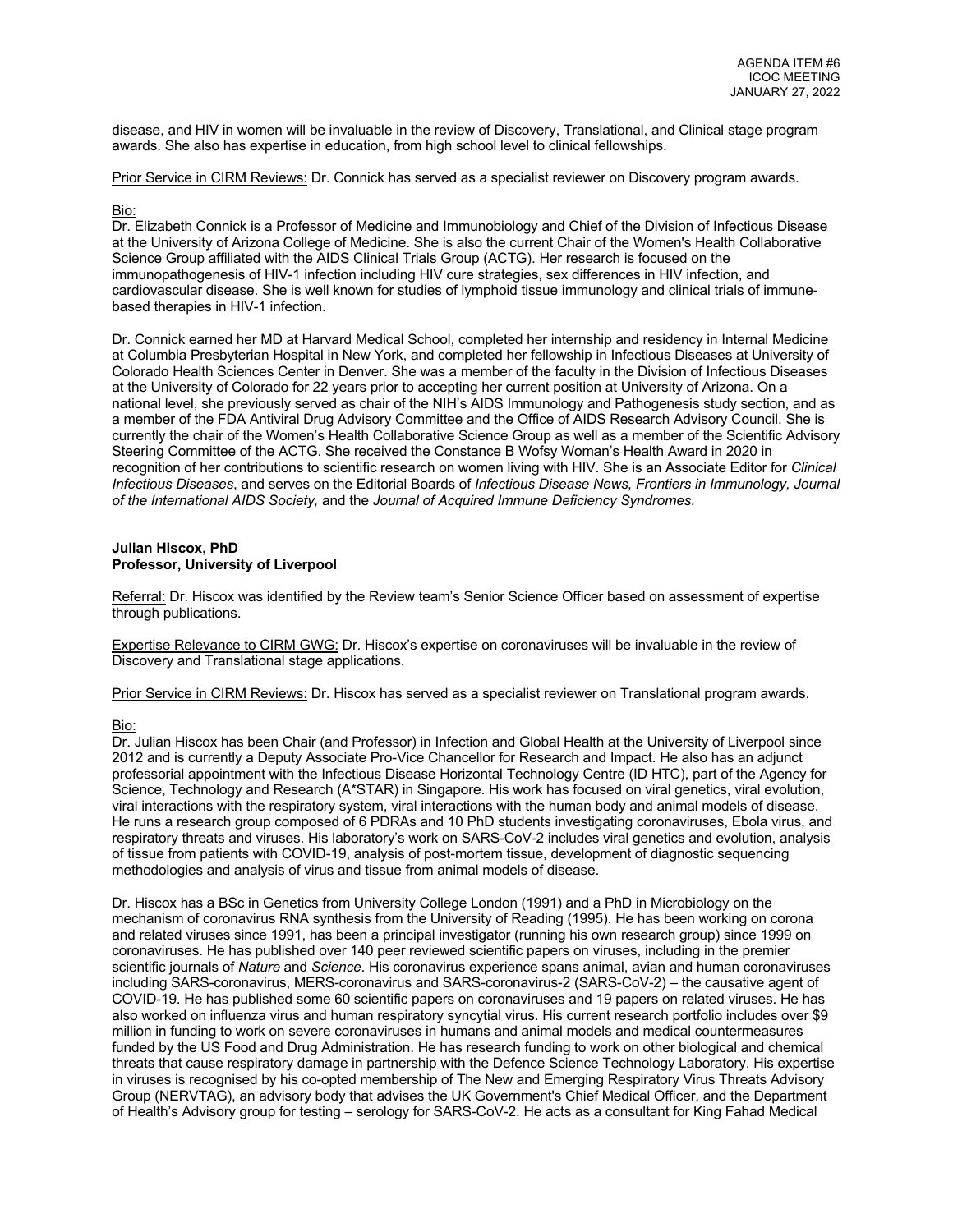City in Saudi Arabia on severe coronavirus infection in humans including SARS-CoV-2 and MERS-CoV. Previously, he was an infantryman in the British Army reserve and is currently an instructor for Royal Airforce air cadets.

## **Clark Hung, PhD Professor, Biomedical Engineering & Orthopedic Sciences (in Orthopedic Surgery)**

Referral: Dr. Hung was identified by the Review team's Senior Science Officer based on assessment of expertise through publications.

Expertise Relevance to CIRM GWG: Dr. Hung's expertise in cartilage bioengineering as well as teaching/mentoring invaluable to reviewing Discovery stage, Translational stage, and Education program awards.

Prior Service in CIRM Reviews: Dr. Hung has served as a specialist reviewer on Discovery stage programs, i.e., Basic Biology and Quest.

## Bio:

Dr. Clark Hung is a Professor of Biomedical Engineering & Orthopedic Sciences at Columbia University's Department of Biomedical Engineering. He also serves as Director of the Cellular Engineering Laboratory and Director of the Masters Program in the Department of Biomedical Engineering. He conducts basic to translational stage musculoskeletal research. His recent focus has been on using state-of-the-art biological and engineering tools to perform cell and tissue research aimed at developing effective tissue replacements which mimic or restore normal tissue structure-function in orthopaedic and other load-bearing tissues of the body. His overall goal is to alleviate the most prevalent and chronic problems afflicting the musculoskeletal system such as arthritis, and problems related to sports and occupational injuries.

Dr. Hung earned his BS in Bioengineering at Brown University, his MEng and PhD in Bioengineering at University of Pennsylvania. He completed his postdoctoral fellowships at University of Pennsylvania in NASA research and at Columbia University in cartilage bioengineering. He serves as the Associate Editor for the *Journal of Orthopaedic Research*, Editor-in-Chief of *Orthopaedic Research and Reviews*, and Editorial Board Member of *The Open Orthopaedics Journal,* and has served as Deputy Editor, Editorial Board member and/or ad hoc reviewer for many other journals such as *Tissue Engineering: Parts A, B, C, Journal of Orthopaedic Research, Stem Cells.* He is a fellow of the Orthopaedic Research Society (ORS), International Combined Orthopaedic Research (ICORS), Biomedical Engineering Society (BMES), American Society of Mechanical Engineers (ASME), and American Institute for Medical and Biological Engineering (AIMBE). His research has led to over 165 publications and multiple patents, including one licensed to MTF Biologics (Edison, NJ) on a preservation media for osteochondral allografts used in the clinic. He has graduated 16 Columbia PhDs as primary advisor, including 5 individuals holding tenured faculty positions, 4 NSF graduate fellows, 5 NSF honorable mentions, 1 Whitaker Predoctoral Fellow and 1 Whitaker International Fellow. Dr. Hung has also made an effort to mentor and train DEI students over his career, including undergraduate students in BME and high school students enrolled in his summer course at Columbia. Among many honors, he has received the ORS Outstanding Achievement in Mentoring Award and the Marshall R. Urist Award for Excellence in Tissue Regeneration Research.

#### **Martha Rook, PhD Chief Technical Operations Officer, Insitro**

Referral: Dr. Rook was identified by the Review team's Senior Science Officer based on assessment of expertise through publications.

Expertise Relevance to CIRM GWG: Dr. Rook's expertise in manufacturing, cell and gene therapy, and neurosocience will be invaluable for reviewing Discovery to Clinical stage program awards.

Prior Service in CIRM Reviews: Dr. Rook has served as a specialist reviewer on Clinical program awards.

#### Bio:

Martha Rook, insitro's Chief Technical Operations Officer, brings to the role more than 20 years of academic and industry experience in molecular biology, diagnostics development, biologics process development and cell and gene therapy manufacturing. Prior to joining insitro, Martha was Chief Technical Operations Officer at Sigilon Therapeutics, responsible for clinical supply of Sigion's encapsulated allogeneic cell therapy. At Sigilon, Martha led the Analytics, Manufacturing, Supply Chain and Quality organizations. Martha spent 13 years at MilliporeSigma where she held a variety of roles, ultimately serving as VP and Head of the Gene Editing & Novel Modalities Business where she led a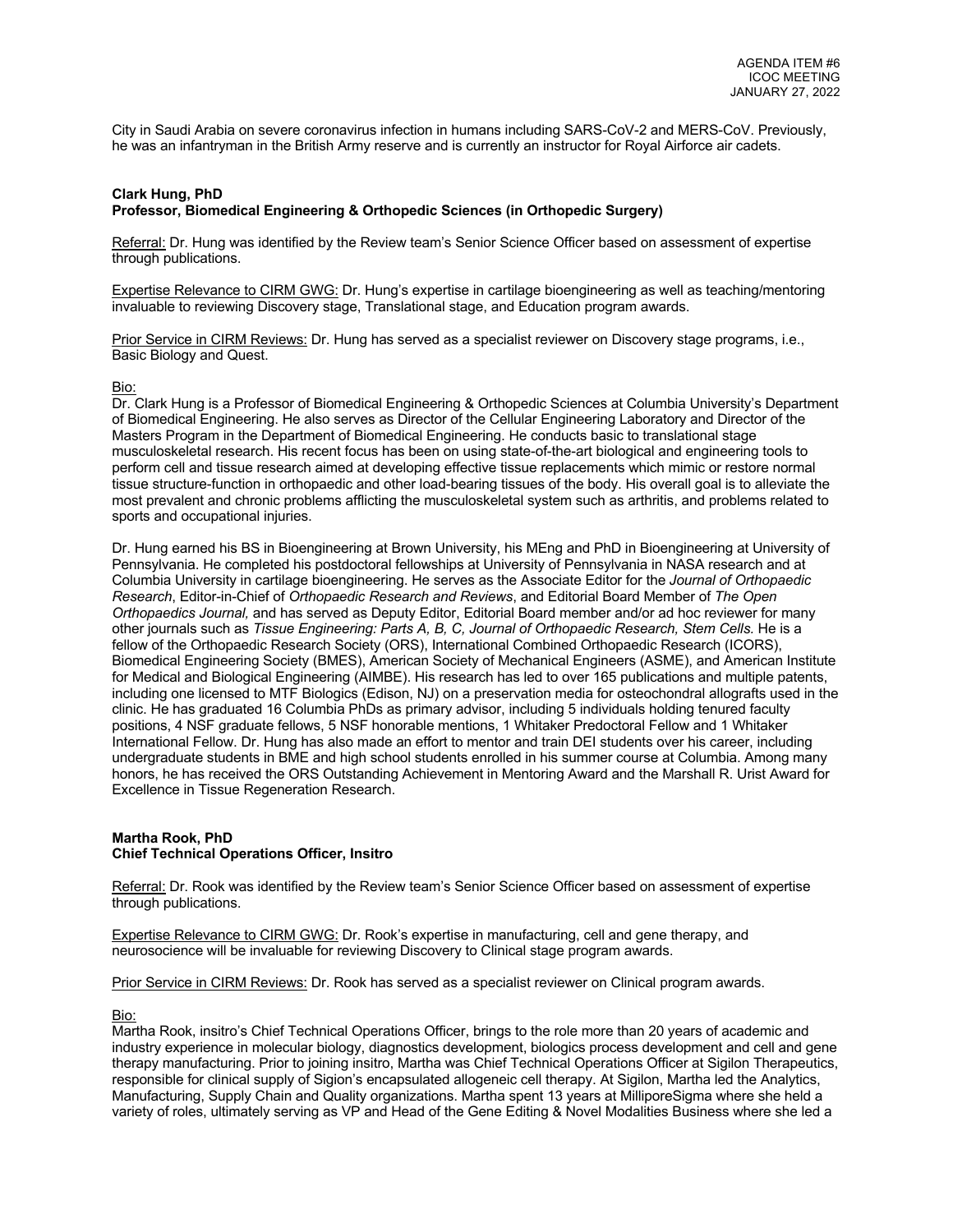team developing and providing tools and services for cell and gene therapies from discovery to manufacturing. Martha received her Ph.D. in biochemistry from MIT and holds a B.S. in chemistry from Texas A&M University. She pursued post-doctoral studies in neuroscience as a Lefler Fellow at Harvard Medical School's Center for Neurologic Diseases.

### **Daniel Saris, MD, PhD Professor, Mayo Clinic**

Referral: Dr. Saris was identified by the Review team's Senior Science Officer based on assessment of expertise through publications.

Expertise Relevance to CIRM GWG: Dr. Saris's clinical knowledge and translational research expertise will be invaluable to reviewing Clinical and Translational stage program awards.

Prior Service in CIRM Reviews: Dr. Saris has served as a specialist reviewer on Translational program awards.

#### Bio:

Dr. Daniel Saris is Professor of Orthopedics and the first Professor of Regenerative Medicine at Mayo Clinic College of Medicine and Science. He serves as the Medical Director of the Mayo Clinic Bone and Tissue Bank and as a Consultant in the Mayo Clinic Department of Orthopedic Surgery. He is also Professor of Reconstructive Medicine at the University of Utrecht in the Netherlands and Clinical professor at the University Twente's Department of Developmental Bioengineering (DBE). Dr. Saris has expertise in regenerative medicine and cartilage repair utilizing cell technology, and his research focuses on biological joint repair, advanced imaging, joint homeostasis, and early intervention. Clinically, he has a focus on knee surgery, biological repair, osteotomy, meniscus, ligament reconstructions and joint replacement.

Dr. Saris earned his MD at the University of Amsterdam and PhD in Orthopaedics at the University of Utrecht in the Netherlands. He completed his residency in Orthopaedics and his research fellowship at the Mayo Clinic Rochester Orthopaedics, Cartilage & Biomechanics Laboratory. He has published over 280 peer-reviewed articles, has served on the Editorial Board of *Cartilage*, and reviewed for *American Journal of Sports Medicine, Biomaterials, Journal of Bone and Joint Surgery, Science* and *Stem Cells.* He helped establish and register ChondroCelect and MACI in the EU ATMP and registry and published the trial allowing MACI to be approved by FDA. Dr Saris and his team invented "Instant MSC Product accompanying Autologous Chondron Transplantation" (IMPACT), a one-stage cell therapy.

## **REAPPOINTMENTS**

CIRM is seeking the reappointment of the individuals listed in the table below. Their updated biographies follow.

| Last      | <b>First</b> | Term | <b>Years</b> | <b>Expertise</b>                                                                                                                                                                                      |
|-----------|--------------|------|--------------|-------------------------------------------------------------------------------------------------------------------------------------------------------------------------------------------------------|
| Doherty   | Daniel       | 3    | 6            | Developmental-Behavioral Pediatrics; Neurogenetics; Hindbrain<br><b>Malformations: Ciliopathies</b>                                                                                                   |
| Koliatsos | Vassili      | 2    | 4            | Neural injury and repair; Neurotrophic peptides; Neural stem cells;<br>Neuroprotective small molecules; Neurotrauma;<br>Neurodegenerative diseases; Axons and white matter; Wallerian<br>degeneration |
| Kurtzberg | Joanne       | 3    | 6            | HSCT, Cord Blood, and Tissue Cellular Therapies                                                                                                                                                       |
| Lonser    | Russell      | 3    | 6            | Neurosurgery; Drug Delivery; Gene Therapy; Neural Disorders;<br>Neuro-oncology                                                                                                                        |
| Mammen    | Pradeep      | 2    | 6            | Cardiomyopathies; Heart Failure & Cardiac Support; Heart<br><b>Transplant Medicine</b>                                                                                                                |
| Matsui    | William      | 3    | 6            | Cancer and Cancer Stem Cells                                                                                                                                                                          |

## **Proposed Reappointments to GWG**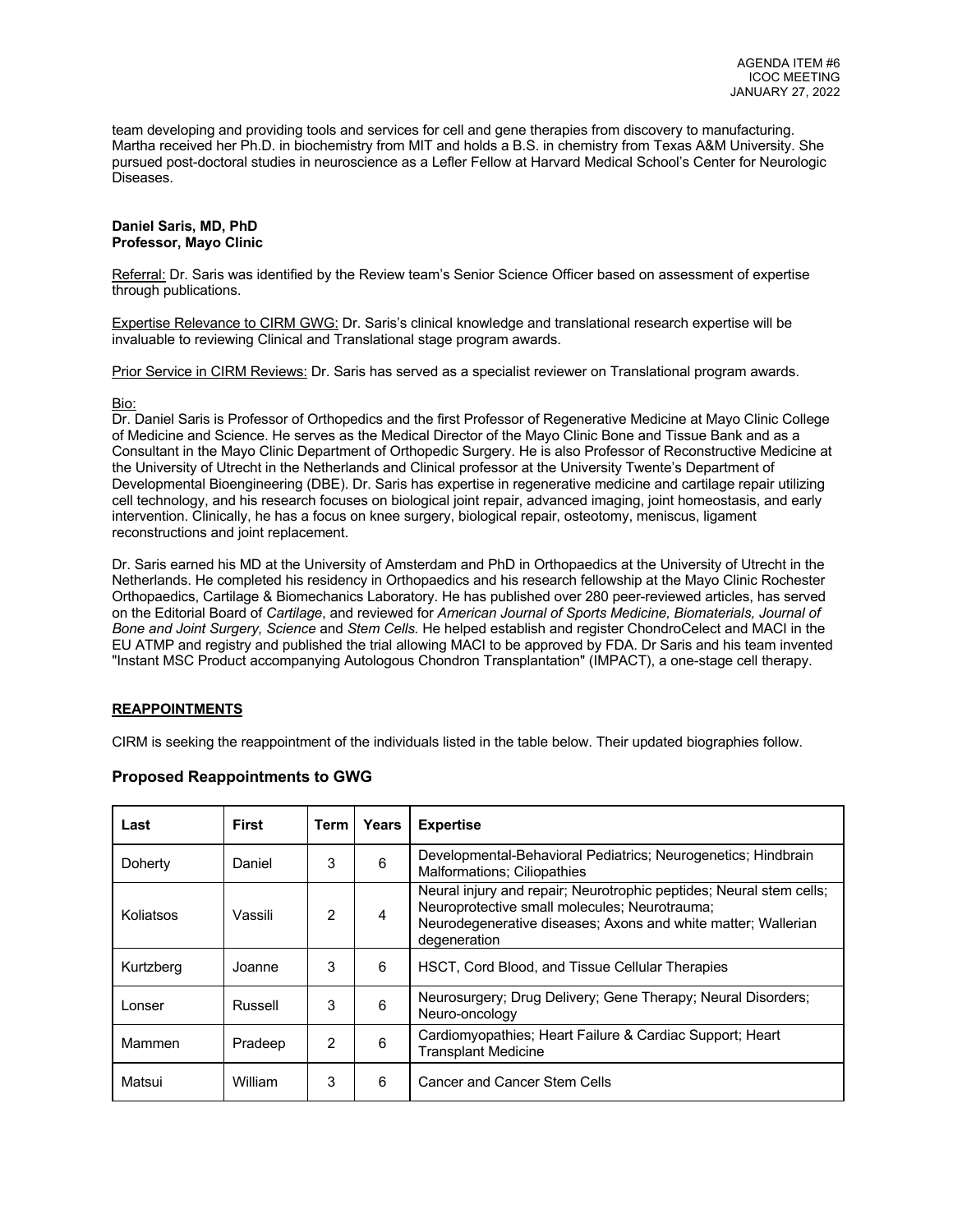| Rasmussen           | <b>Theodore</b> | 3 | 6             | Chromatin Dynamics in Pluripotent Cells; Epigenetics; Teratology;<br>Disease Models; Directed Differentiation; Reproductive Biology;<br>Pharmaceutical Research; Human and Mouse iPSCs and ESCs |
|---------------------|-----------------|---|---------------|-------------------------------------------------------------------------------------------------------------------------------------------------------------------------------------------------|
| Rossant             | Janet           | 3 | 6             | Developmental & Stem Cell Biology                                                                                                                                                               |
| Sykes               | Megan           | 3 | 6             | Bone Marrow Transplantation; Transplantation Immunology                                                                                                                                         |
| Tabar               | Viviane         | 3 | 6             | Neurosurgery; Brain Tumors; Pluripotent & Neural Stem Cell<br>Biology; Stem Cell Therapy                                                                                                        |
| Wagers              | Amy             | 3 | 6             | Hematopoietic & Skeletal Muscle Stem Cells; Aging                                                                                                                                               |
| Zúñiga-<br>Pflücker | Juan<br>Carlos  | 2 | $\mathcal{P}$ | T Cell Development, Hematopoiesis, Thymus Biology,<br>Notch Signaling                                                                                                                           |

## **Daniel Doherty, MD, PhD**

Dr. Dan Doherty is Professor of Pediatrics at the University of Washington (UW) in the Divisions of Developmental and Genetic Medicine, adjunct Professor of Laboratory Medicine and Pathology, and affiliate Professor of Genome Sciences. He is also the Director of the Hindbrain Malformation Research Program, and the Genetics Core of the UW Intellectual and Developmental Disabilities Research Center, as well as an affiliate of the UW Institute for Stem Cell and Regenerative Research, The Brotman Baty Institute for Precision Medicine, and the Seattle Children's Center for Integrative Brain Research. His research focuses on how genomic perturbations result in hindbrain malformations, as a model for understanding human brain development and common disorders such as intellectual disability, autism, ataxic cerebral palsy, and mental health disorders such as schizophrenia. His group has identified the genetic causes of multiple neurodevelopmental conditions including tubulinopathy-related cerebellar dysplasia, TBCK- and TRAPPC12-related infantile encephalopathies, MACF1-related lissencephaly-brainstem malformation conditions, and MN1-related rhombencephalosynapsis, as well as Chudley-McCullough, Poretti-Boltshauser, and Joubert syndromes, with the objective of translating findings into diagnostic testing, detailed natural history studies to improve diagnostic, prognostic and medical management information for patients, and functional work to identify targets for precision therapies. Dr. Doherty's clinical interests complement the research interests of his group. He cares for children with all types of central nervous system abnormalities including, hindbrain malformations, forebrain malformations, hydrocephalus, agenesis of the corpus callosum, spina bifida, intellectual disability and cerebral palsy. He also provides prenatal counseling to women carrying fetuses with abnormal nervous system imaging findings to provide a pediatric perspective on these conditions.

Dr. Doherty earned his MD and PhD in Molecular Genetics from University of California, San Francisco in the laboratory of Yun Nung and Lily Jan. He completed his Pediatric residency and Developmental-Behavioral Pediatrics fellowship at the University of Washington School of Medicine. He has published over 90 articles in journals such as *Nature Genetics*, *Cell*, *Science*, *Nature Cell Biology*, *American Journal of Human Genetics, Lancet Neurology*, *Brain*, *Human Molecular Genetics*, *Acta Neuropathologica*, *Journal of Medical Genetics*, *American Journal of Medical Genetics, Investigative Ophthalmology and Visual Science,* and others*.*

Dr. Doherty served as a GWG member for 8 years. He reviewed for Discovery stage (Basic Biology) program awards and Tissue Collection for Disease Modeling awards.

#### **Vassilis Koliatsos, MD, MBA**

Dr. Vassilis Koliatsos is Professor of Pathology (Neuropathology), Professor of Neurology, and Professor of Psychiatry and Behavioral Sciences at Johns Hopkins University School of Medicine. He serves on the faculty of the graduate program of Pathobiology of Disease and leads the TBI Research Center in the Department of Pathology. He is also Clinical Professor of Psychiatry at the University of Maryland Medical Center and the Stulman Scholar in Clinical Neuropsychiatry and Senior Neuropsychiatrist for Research and Education at Sheppard Pratt Hospital. His primary research interest is the mechanisms of neural injury and repair, and his research focuses on cellular therapies for neurodegenerative diseases (e.g., Alzheimer's disease and amyotrophic lateral sclerosis (ALS)), and traumatic brain injuries, particularly blast-related traumatic brain injury.

Dr. Koliatsos earned his MD from the University of Athens Medical School in Greece. He completed a residency in internal medicine and neurology at Crete Naval Hospital, a psychiatry fellowship at University of Athens Medical School, and a neurology fellowship at Johns Hopkins Hospital. He also completed an internship in internal medicine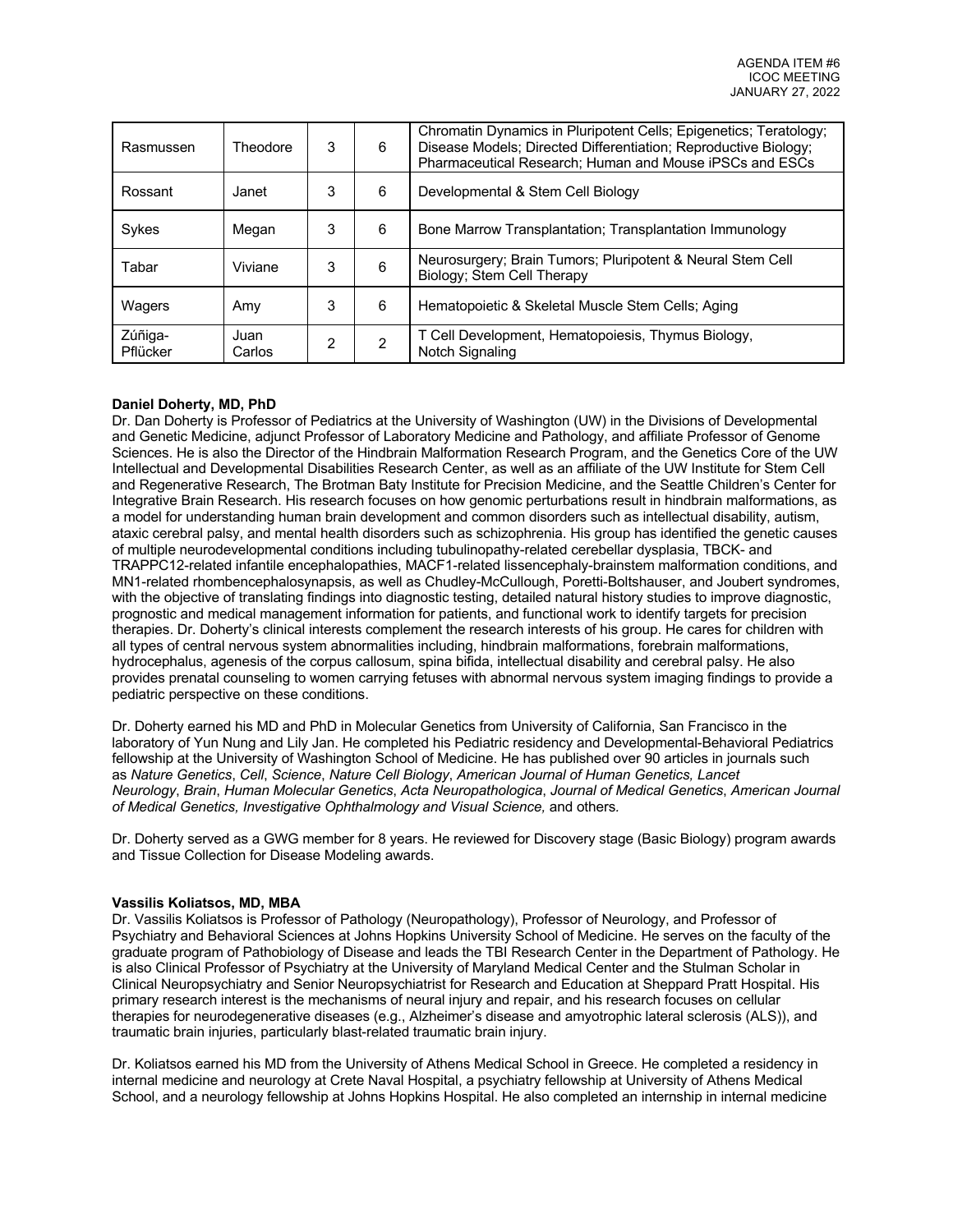at Franklin Square Hospital, followed by a residency in psychiatry at Sheppard Pratt Hospital. Dr Koliatsos has had his own laboratory in the Division of Neuropathology of Johns Hopkins since 1990. He has worked extensively on the molecular and cellular mechanisms on neural injury and repair and has more than 100 original publications in this area. He discovered important effects of trophic polypeptides in the peripheral and central nervous system and established the foundation for stem cell therapies in amyotrophic lateral sclerosis, with his stem cell work on ALS entering the first clinical trial of cellular therapy for a neurodegenerative disease. His lab currently focuses on traumatic and degenerative axonopathies as they occur in traumatic brain injury (diffuse axonal injury), neurodegenerative diseases i.e., Alzheimer's disease and other white matter conditions, e.g. hypoxic ischemic encephalopathy, demyelination, and they are particularly interested in the role of the MAPK cascade of injury, NAD metabolism and SARM1 signaling and their convergence on Wallerian degeneration. He is actively using human neural stem cells in exploring genetic and pharmacological interventions for axonal degeneration in injury models in vitro.

Dr. Koliatsos has mentored numerous pre- and post-doctoral students and has taught residents in neurology and psychiatry on clinical neurosciences and neuropsychiatry. Among many awards, he has received a Leadership and Excellence in Alzheimer's disease Award and the Javits Neuroscience Investigator Award from NIH and a 2018 Discovery Award from Johns Hopkins University. He has been a public advocate for TBI research and patient care and sat for many years on the Maryland Governor's Traumatic Brain Injury Advisory Board. He has reviewed for NIH and DoD and has served as chair of TBI and Alzheimer's disease study sections for DoD for the last 3 years.

Dr. Koliatsos has served as a GWG member for almost 6 years. He has reviewed for Clinical program awards.

### **Joanne Kurtzberg, MD**

Dr. Joanne Kurtzberg is the Jerome Harris Distinguished Professor of Pediatrics, Professor of Pathology, Director of the Marcus Center for Cellular Cures (MC3), Director of the Pediatric Transplant and Cellular Therapy Program, Director of the Carolinas Cord Blood Bank and Co-Director of the Duke Hospital Stem Cell Transplant Laboratory at Duke University. Dr. Kurtzberg is an internationally renowned expert in pediatric hematology/oncology, pediatric blood and marrow transplantation, umbilical cord blood banking and transplantation, and novel applications of cord blood and birthing tissues in the emerging fields of cellular therapies and regenerative medicine.

Dr. Kurtzberg's research in MC3 focuses on translational studies from bench to bedside, seeking to develop transformative clinical therapies using cells, tissues, molecules, genes, and biomaterials to treat diseases and injuries that currently lack effective treatments. Recent areas of investigation in MC3 include clinical trials investigating the safety and efficacy of autologous and allogeneic cord blood in children with neonatal brain injury – hypoxic ischemic encephalopathy (HIE), cerebral palsy (CP), and autism. Clinical trials testing allogeneic cord blood are also being conducted in adults with acute ischemic stroke. Clinical trials optimizing manufacturing and testing the safety and efficacy of cord tissue MSCs in children with autism, CP and HIE and adults with COVID-lung disease are underway. DUOC, given intrathecally, is under study in children with leukodystrophies and adults with primary progressive multiple sclerosis. The Carolinas Cord Blood Bank is an FDA licensed public cord blood bank distributing unrelated cord blood units for donors for hematopoietic stem cell transplantation (HSCT) through the CW Bill Young Cell Transplantation Program. The Robertson GMP Cell Manufacturing Laboratory supports manufacturing of RETHYMIC (BLA, Enzyvant, 2021), allogeneic cord tissue derived and bone marrow derived mesenchymal stromal cells (MSCs), and DUOC, a microglial/macrophage cell derived from cord blood.

Dr. Kurtzberg earned her MD at New York Medical College, followed by a residency in Pediatrics, and fellowships in Pediatric Hematology/Oncology at Upstate Medical Center in New York and Duke University Medical Center in North Carolina. In the past, Dr. Kurtzberg has developed novel chemotherapeutic drugs for acute leukemias, assays enumerating ALDH bright cells to predict cord blood unit potency, methods of cord blood expansion, potency assays for targeted cell and tissue based therapies. Dr. Kurtzberg currently holds several INDs for investigational clinical trials from the FDA. She has also trained numerous medical students, residents, clinical and post-doctoral fellows over the course of her career.

Dr. Kurtzberg served as a GWG member for 10 years. She reviewed for Translational stage program awards and Disease Team Research awards.

#### **Russell Lonser, MD**

Dr. Russell Lonser is Professor and Chair of the Department of Neurological Surgery at The Ohio State University College of Medicine. He holds the Dardinger Family Chair in Neurosurgical Oncology. Previously, he was Chief of the Surgical Neurology Branch at the National Institutes of Health.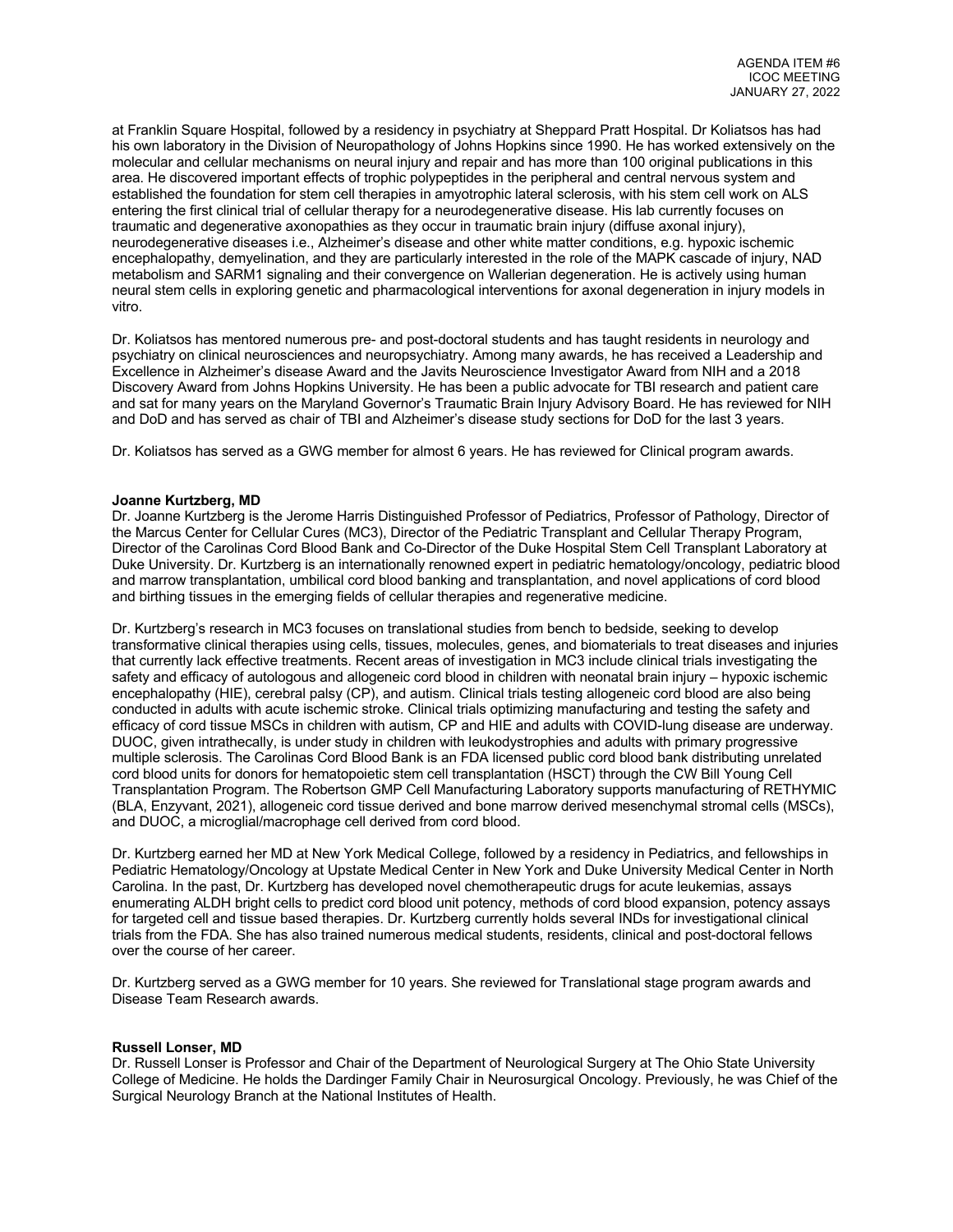Dr. Lonser received his MD from Loma Linda University Medical School and completed his Neurological Surgery residency training at the University of Utah. His research includes nervous system drug delivery, gene therapy and tumor biology. He has authored more than 300 publications. He has served as treasurer and president of the Congress of Neurological Surgeons. He is currently a Director on the American Board of Neurological Surgeons. He was the Head of the Research Subcommittee in Head, Neck and Spine Injury Committee for the National Football League. He has served on the editorial boards of *NEUROSURGERY, World Neurosurgery, Journal of Neurosurgery, PLoS One* and *Science Reports*. He is also consulting editor for *Neurosurgery Clinics of North America* and has edited 3 neurosurgical textbooks.

Dr. Lonser has served as a GWG member for almost 10 years. He has reviewed for the Clinical and Translational stage programs and Disease Team Research awards.

## **Pradeep Mammen, MD, FACC, FAHA**

Dr. Pradeep Mammen is Professor of Internal Medicine who holds the Alfred W. Harris, M.D. Professorship in Cardiology at University of Texas Southwestern Medical Center. He is a clinician-scientist with clinical expertise in advanced heart failure, ventricular assist devices (VAD) and heart transplantation. In keeping with his clinical interest in the treatment and management of patients with a cardiomyopathy, he has developed significant scientific interest in investigating the molecular mechanisms underlying heart failure and cardiac/skeletal muscle myopathies. He is also Co-Director of the Senator Paul D. Wellstone Muscular Dystrophy Specialized Research Centers (MDSRC), one of the six in the country. The core mission of the Center is to rapidly develop genome editing into a viable and effective therapy for patients with Duchenne muscular dystrophy.

Dr. Mammen received his BSc in Bioengineering at the University of Pennsylvania and his MD at the University of Wisconsin-Madison. He completed his Internal Medicine Residency at the University of Iowa Hospitals & Clinics and completed Fellowships in General Clinical Cardiology, Molecular Cardiology, and Clinical Heart Failure/Cardiac Transplantation at UT Southwestern Medical Center. His long-term scientific goal is to continue evolving into a national leader in biomedical innovation and discovery in order to improve the quality and longevity of patients with heart failure, especially as it relates to cardiac/skeletal muscle myopathies. He runs a molecular cardiology laboratory that has been continuously funded by various federal (NIH), private (AHA) and industry (Catabasis Inc., GlaxoSmithKline Research Foundation, and PhaseBio Inc.) granting agencies. His molecular laboratory focuses on mechanistic studies to enhance our understanding of various signaling pathways that contribute to heart failure and cardiac/skeletal muscle myopathies. In particular, his research team is investigating the role of redox signaling to enhance the understanding of myogenesis, muscle regeneration, and cardiac/muscle remodeling.

Dr. Mammen has served as a GWG member for almost 6 years. He reviewed for the Translational and Clinical stage program awards, Infrastructure program awards and COVID-19 reviews.

#### **William Matsui, MD**

William Matsui is a Professor of Oncology, Director of the Hematologic Malignancy Program, Associate Chair of Research, and the Deputy Director of the LiveSTRONG Cancer Institutes at the Dell Medical School and the University of Texas at Austin. Prior to his arrival at the University of Texas at Austin in 2018, Dr. Matsui was a Professor of Oncology at the Johns Hopkins University School of Medicine and served as the Director of the Multiple Myeloma Program and co-Director of the Division of Hematologic Malignancies. Dr. Matsui is a clinician scientist and cares for adult patients with blood cancers, specifically leukemias, lymphomas, and multiple myeloma. Dr. Matsui has carried out laboratory-based translational research throughout his career and focused on understanding the intersection between cancer, stem cell, and developmental biology. His laboratory first identified unique populations of cancer cells with stem cell properties in the plasma cell malignancy multiple myeloma soon after joining the Hopkins faculty in 2002. He then extended his studies to other cancers including lymphomas, leukemias, and pancreatic cancer. Dr. Matsui's laboratory has also found that several pathways regulating normal stem cells, including those involved in embryonic development, are abnormally activated in cancer stem cells. Importantly, these basic research studies have simultaneously been translationally relevant and served as the basis for over a dozen novel clinical trials.

Dr. Matsui received his undergraduate degree in Biochemistry from Harvard College and his medical degree from the University of California at San Francisco. He completed his residency training in Internal Medicine at the University of Washington in Seattle and clinical fellowship training in Medical Oncology at Johns Hopkins. Dr. Matsui's work has resulted in over 130 peer-reviewed publications and been supported by the National Institutes of Health and several foundations, including the Leukemia and Lymphoma Society, the Multiple Myeloma Research Foundation, and the International Myeloma Foundation. Throughout his career, Dr. Matsui has been deeply committed to training and mentoring junior investigators. He established the Junior Faculty Mentoring Program in the Department of Oncology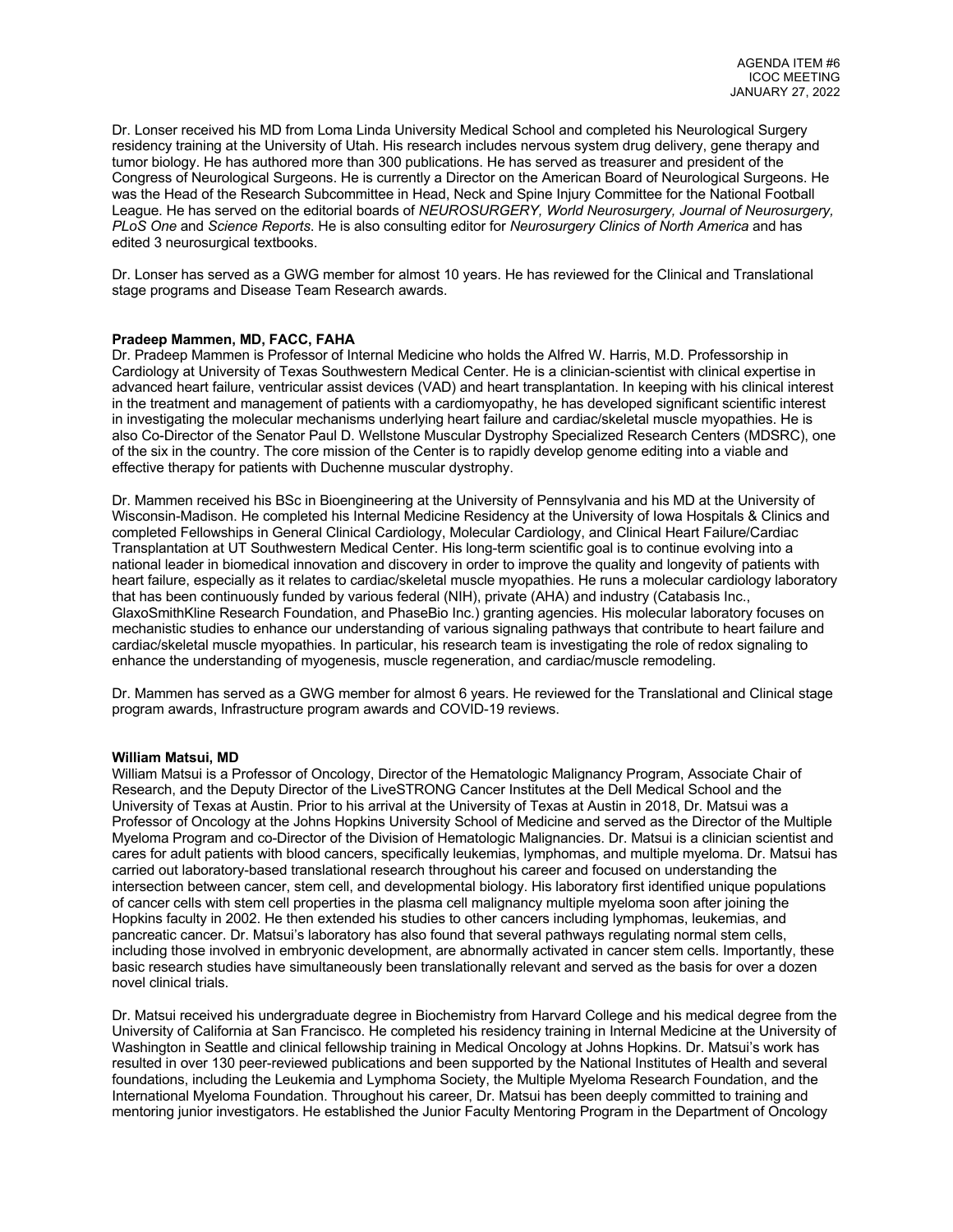at Johns Hopkins that subsequently became a model across the entire medical school, and several of his mentees currently hold faculty positions at various academic institutions across the US.

Dr. Matsui has served as a GWG member for almost 12 years. He has reviewed for the Clinical, Translational, Discovery and Education programs as well as Disease Team Research awards, Research Leadership awards, and Tools and Technologies awards.

#### **Theodore Rasmussen, PhD**

Dr. Theodore Rasmussen is Associate Professor of Pharmacology & Toxicology in the Department of Pharmaceutical Sciences at the University of Connecticut and a charter member of the University Connecticut Stem Cell Institute and the Institute for Systems Genomics at the University of Connecticut. He also holds a joint academic appointment in the Department of Molecular and Cell Biology. His research interests include personalized medicine using stem cells, cell-based therapeutics, nuclear reprogramming and epigenetics, and cell-based screens and assays. In addition, he works on the differentiation of human pluripotent cells to endodermal lineages including hepatocytes and biliary epithelial cells. The overall goal of his lab is to bring about advances in cell-based therapeutics through approaches drawn from stem cell biology, epigenetics, proteomics, and molecular genetics.

Dr. Rasmussen earned his B.S. in Biology at the University of Washington at Seattle and received his PhD in Genetics at the University of Wisconsin at Madison, where he studied processing of nuclear RNA. He then completed a postdoctoral fellowship at the Whitehead Institute at the Massachusetts Institute of Technology, where he performed research on X chromosome inactivation and embryonic stem cell biology. Dr. Rasmussen helped to establish a stem cell research program in the state of Connecticut. He teaches genetics and stem cell science at undergraduate and graduate levels and frequently participates in forums and panels that discuss stem cell research and ethics for the public. Dr. Rasmussen participates in grants review for international funding agencies and is also active in peer review for major scientific journals.

Dr. Rasmussen has served as a GWG member for about 12 years. He has reviewed for the Discovery and Education programs, Research Leadership awards, and COVID-19 awards.

#### **Janet Rossant, PhD**

Dr. Janet Rossant is Senior Scientist Emeritus at the Research Institute of The Hospital for Sick Children in Toronto, Canada, and President and Scientific Director of the Gairdner Foundation. She is also a Professor in the Department of Molecular Genetics at the University of Toronto. She is a leader in mammalian developmental and stem cell biology. Her research centers on understanding the genetic control of normal and abnormal development in the early mouse embryo using both cellular and genetic manipulation techniques. Her interests in early embryo led to the discovery of a novel placental stem cell type, the trophoblast stem cell.

Dr. Rossant trained in Zoology and Mammalian Development at the Universities of Oxford and Cambridge, United Kingdom, and has been in Canada since 1977, first at Brock University and then at the Samuel Lunenfeld Research Institute, Mount Sinai Hospital, Toronto, from 1985 to 2005. She joined the Hospital for Sick Children in 2005 as its Chief of Research. Among many honors, she has received the International Society for Stem Cell Research (ISSCR) Achievement Award for her major impact on the field of stem cell and regenerative medicine, CIHR Michael Smith Prize in Health Research(Canada's most prestigious health research award), the Canada Gairdner Wightman Award (for extraordinary leadership paired with exceptional science), and the Conklin Medal from the Society for Developmental Biology (for extraordinary research contributions to the field and excellent mentorship towards of the next generation of outstanding scientists). She is a Fellow of both the Royal Societies of London and Canada and an International Member of the National Academy of Science.

Dr. Rossant served as a GWG member for 10 years. She reviewed Discovery stage program applications (Basic Biology), Tools and Technologies applications, and Research Leadership awards.

### **Megan Sykes, MD**

Dr. Megan Sykes is the Michael J. Friedlander Professor of Medicine and Professor of Microbiology & Immunology and Surgical Sciences (in Surgery) at Columbia University, Director of the Columbia Center for Translational Immunology at the Columbia University College of Physicians and Surgeons, Director of Research for the Transplant Initiative at New York-Presbyterian Hospital, and Director of Bone Marrow Transplantation Research in the Division of Hematology/Oncology at Columbia University Medical Center. Dr. Sykes' research is in the areas of hematopoietic cell transplantation, achievement of graft-versus-leukemia effects without GVHD, organ allograft tolerance induction, xenotransplantation and Type 1 diabetes. Major efforts in her lab include both pre-clinical and clinical studies of non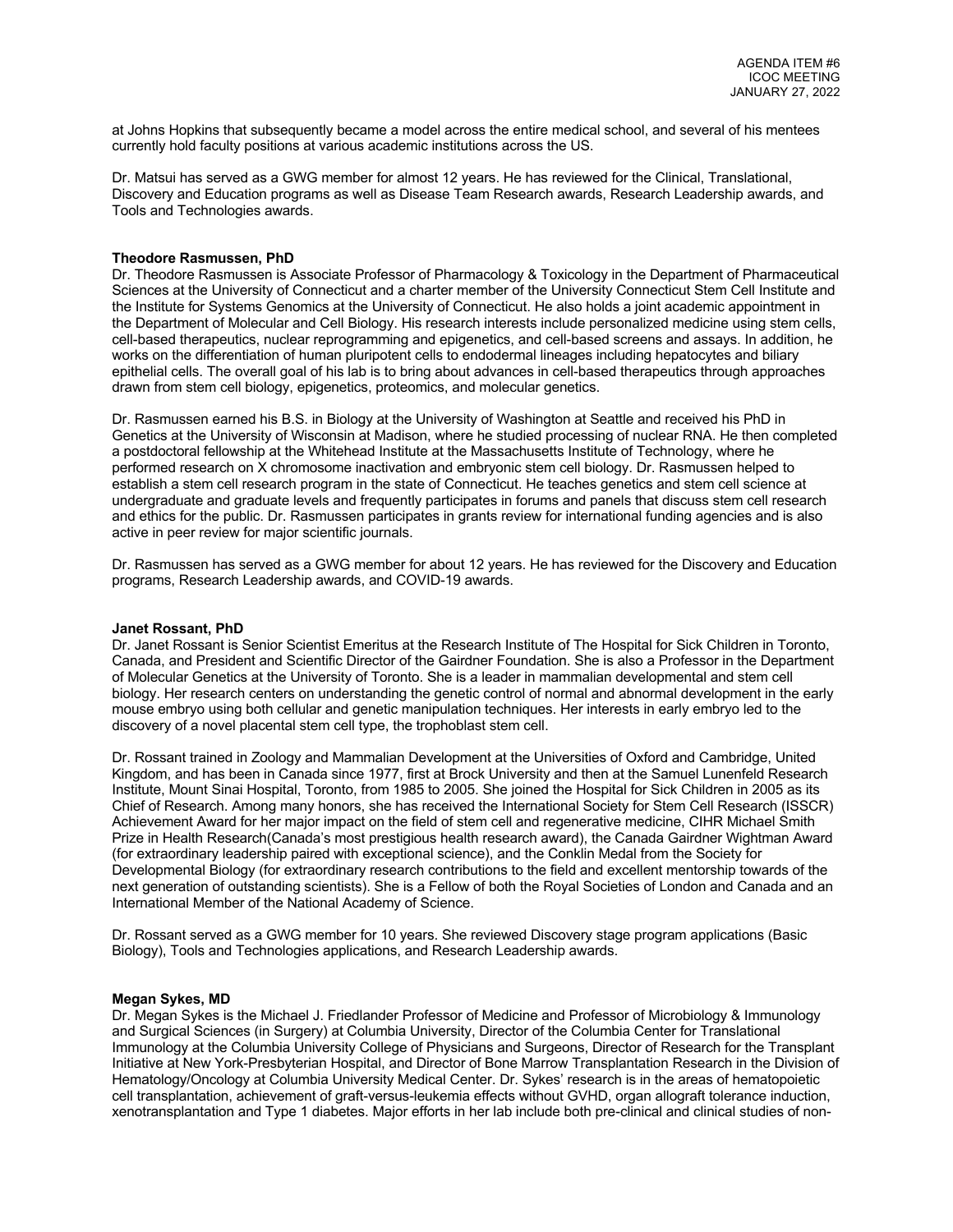myeloablative hematopoietic cell transplantation to improve the induction of allograft tolerance and extend it to other graft types besides the kidney. A recent new direction for her lab is the analysis of lymphocyte turnover, chimerism and T cell trafficking in patients receiving intestinal and liver transplants.

Dr. Sykes earned her MD at the University of Toronto, completed her internship at Montreal General Hospital, and completed her residency at Toronto General Hospital and Toronto Western Hospital. To date, she has published more than 472 papers and book chapters. Dr. Sykes and her team have developed novel strategies for achieving graft-versus-tumor effects without graft-versus-host disease following hematopoietic cell transplantation (HCT), and her lab has pioneered minimal conditioning approaches for using HCT to achieve allograft tolerance. She developed an approach that has been evaluated in clinical trials of non-myeloablative haploidentical HCT whose safety and efficacy allowed trials of HCT for the induction of organ allograft tolerance, with the first intentional achievements of this outcome. Her work on xenogeneic thymic transplantation for tolerance induction led, for the first time, to longterm kidney xenograft survival in non-human primates. Among many awards and honors, she received the Medawar Prize for her outstanding contributions in the field of transplantation. Dr. Sykes has served as President of the International Xenotransplantation Association and Vice President of The Transplantation Society. She is a member of the National Academy of Medicine, a member of the Association of American Physicians, a Fellow of the American Association for the Advancement of Science, and a Distinguished Fellow of the American Association of Immunologists.

Dr. Sykes served as a GWG member for 10 years. She reviewed for the Discovery stage program awards (Basic Biology).

#### **Viviane Tabar, MD**

Dr. Viviane Tabar is the Chair of the Department of Neurosurgery and the Theresa C Feng Professor in Neurosurgical Oncology at Memorial Sloan Kettering Cancer Center in New York. She is a neurosurgeon and a scientist with a focus on stem cell biology.

Dr. Tabar's surgical practice is focused on primary brain tumors and tumors of the skull base. Her research is focused on harnessing the regenerative potential of human stem cells towards repairing the brain. Her lab portfolio includes the development of human pluripotent stem cell-derived dopamine neurons for Parkinson's disease now in a Phase I clinical trial, as well as therapies for chemotherapy and radiation therapy-induced brain injury. The lab has also pioneered the use of human embryonic stem cell-based models of brain tumors. Dr. Tabar is a member of the of the American Society for Clinical Investigation and the National Academy of Medicine.

Dr. Tabar served as a GWG member for 12 years. She reviewed for Discovery stage and Translational stage program awards, Alpha Stem Cell Clinic awards, Research Leadership awards, and Disease Team Therapy awards.

#### **Amy Wagers, PhD**

Dr. Amy Wagers is the Forst Family Professor of Stem Cell and Regenerative Biology at Harvard University, Senior Investigator in the Section on Islet Cell and Regenerative Biology at the Joslin Diabetes Center, Co-Chair of the Department of Stem Cell and Regenerative Biology at Harvard, and a member of the Paul F. Glenn Center for the Biology of Aging at Harvard Medical School. Her research focuses on defining the factors and mechanisms that regulate the migration, expansion, and regenerative potential of adult blood-forming and muscle-forming stem cells in order to exploit their potential for the treatment of diseases such as cancer, anemia, muscular dystrophy, and diabetes. Current research in her laboratory includes therapeutic editing of stem cell genomes in vivo and identifying cell autonomous and non-autonomous mechanisms underwriting stem cell dysfunction in aging and cancer.

Dr. Wagers earned her PhD in Immunology and Microbial Pathogenesis from Northwestern University, and completed postdoctoral training in stem cell biology at Stanford University. She has authored over 150 primary research and review articles, and her work has been recognized by awards from the Burroughs Wellcome Fund, Beckman Foundation, WM Keck Foundation, and Glenn Foundation, and National Institutes of Health. She has served on the State of Connecticut Stem Cell Research Advisory Committee and participated in several public education projects. In 2013, she received the New York Stem Cell Foundation's Robertson Prize for outstanding achievement in translational stem cell research and in 2018 received the NIH Pioneer Award for "High-Risk, High-Reward Research."

Dr. Wagers served as a GWG member for 10 years. She reviewed for the Discovery stage program awards (Basic Biology), Translational stage program awards, and Research Leadership awards.